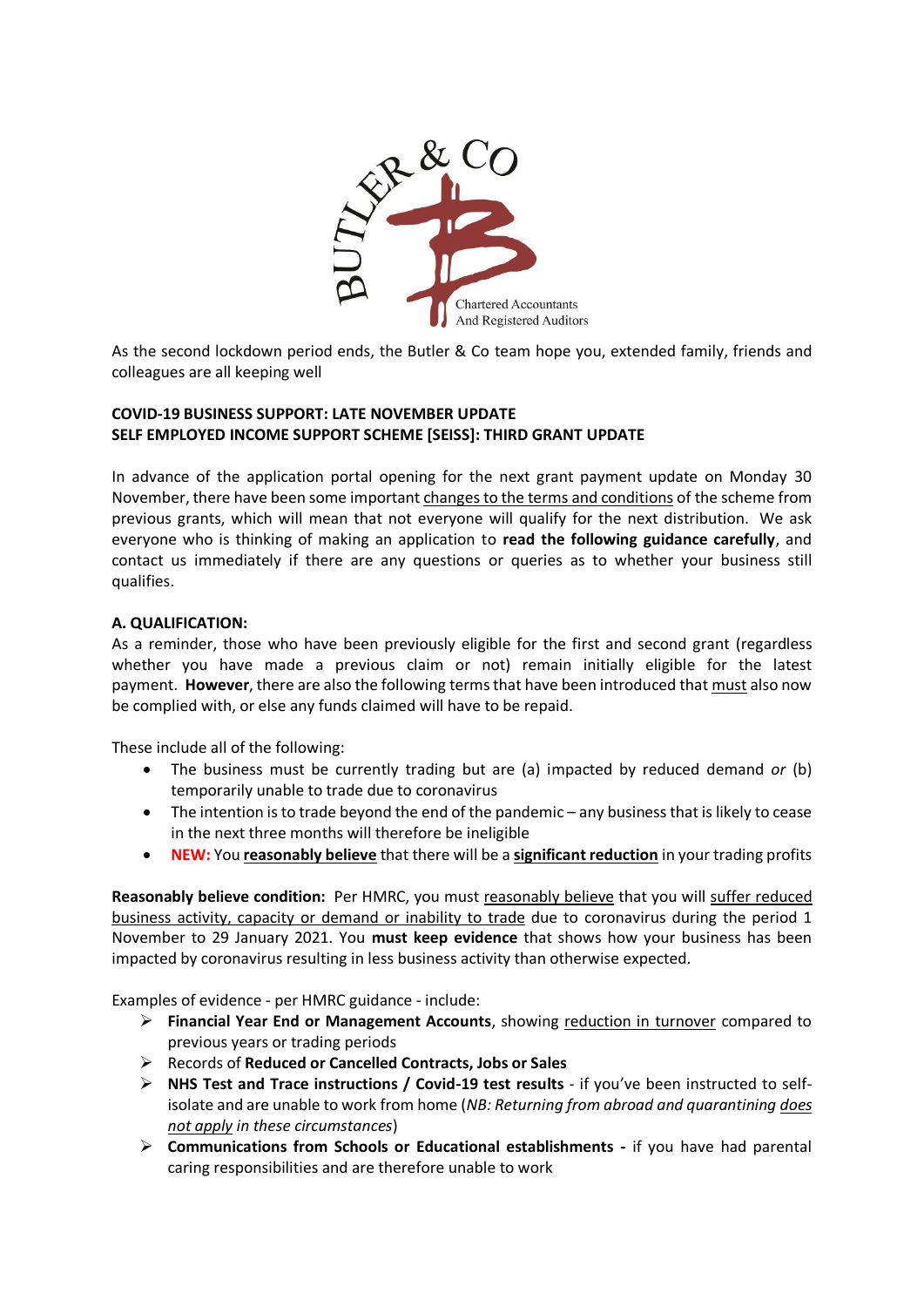**Significant reduction condition:** Per HMRC, you must show a significant reduction in trading profits in order to make a claim. HMRC say that they cannot make this decision for a business, because each individual and wider business circumstances vary and will need to be considered when deciding whether the reduction is indeed significant.

Examples of the Reasonable Belief and Significant Reduction clauses can be found [here](https://www.gov.uk/guidance/how-your-trading-conditions-affect-your-eligibility-for-the-self-employment-income-support-scheme#examples)

# **IMPORTANT NOTES: PRACTICAL STEPS**

While this advice about 'Reasonable Relief' and 'Significant Reduction' is not particularly clear or straight forward, we recommend all proprietors consider the following:

- **1.** Each business owner reviews their own circumstances and produce an evidence file **before** a claim for the third SEISS grant is considered, to check and ensure eligibility.
- **2.** Each business owner should review the examples given by HMRC to see which category they believe they fall into, using the link above.
- **3.** The application window runs from Monday 30 November 2020 to Friday 29 January 2021, so there is the option to apply later - once trading results become clearer and the whether the eligibility criteria has become more certain.
- **4.** For those borderline cases, it may be worth seeking an alternative source of finance now such as a Bounce Back Loan – to cover short term cash flow pressures, rather than take an SEISS grant and then have to pay it back at a later date. The SEISS grant can then be applied for at a slightly later date, if trading conditions show a significant reduction in demand.

### **B. AMOUNT OF PAYMENT**

The next SEISS grant will cover a three-month period from 1 November 2020 until 31 January 2021. The Government will provide a taxable grant covering **80% of average monthly trading profits** paid out in a single instalment covering 3 months' worth of profits, and capped at £7,500 in total. This will be the exact amount paid in the first grant distribution, made in May and June 2020. For further details, please do not hesitate to contact us or refer to our earlier guidance.

### **C. APPLICATION PROCESS:**

Once again, the application for the SEISS will be made online via the Government Gateway portal, with the system live between **Monday 30 November 2020 and Friday 29 January 2021**

If anyone requires further details of the full terms and conditions of this scheme, and has any questions based on the above, please do not hesitate to contact us.